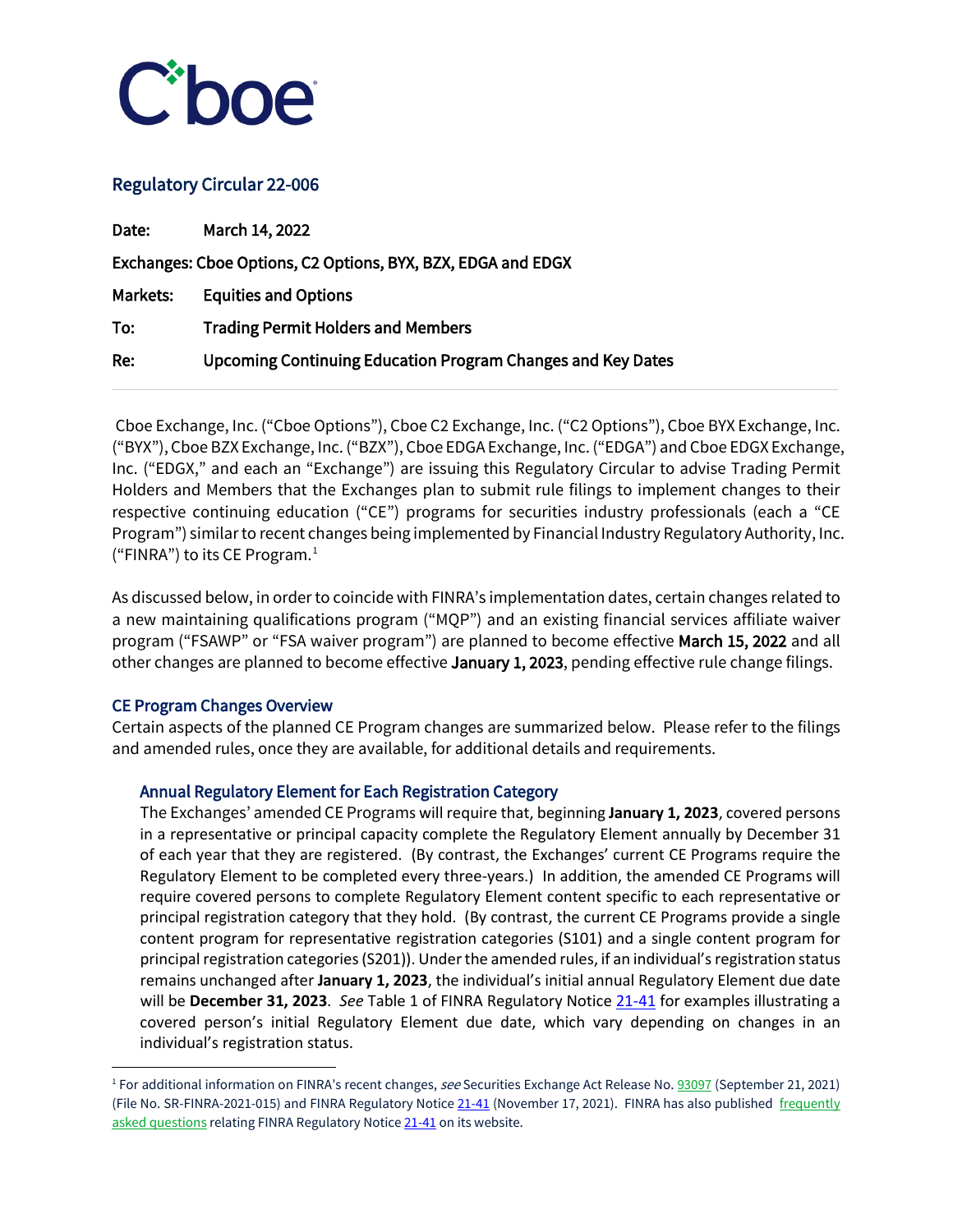# Maintaining Qualifications for Terminated Registration Categories

The amended CE Programs will provide, beginning March 15, 2022, eligible individuals who terminate any of their representative or principal registration categories, including any permissive registration category, the option of maintaining their qualification for the terminated registration category(ies) beyond the current two-year qualification period by completing annual CE through a new program, the MQP. Eligible individuals who elect not to participate in the MQP could continue to avail themselves of the two-year qualification period (i.e., they could reregister within two years of terminating a registration category without having to requalify by examination or having to obtain an examination waiver). MQP participants will have a maximum of five years following the termination of a representative or principal registration category to reregister without having to requalify by examination or having to obtain an examination waiver, subject to satisfying the conditions of the MQP. The following are the conditions that are planned to be adopted for eligibility and participation in the MQP.

## Eligibility Conditions:

- Individuals must have been registered in the terminated registration category for which they elect to maintain their qualification under the MQP for at least one year immediately preceding the termination of that category and must not have been subject to a statutory disqualification during that one-year registration period.
- Individuals must make their election to participate in the MQP at the time of their Form U5 submission or within two years from the termination of a registration category.
- Individuals must not have been subject to a statutory disqualification between the date of their Form U5 submission and the date they make their election to participate in the MQP.
- Individuals must not have been CE inactive for two consecutive years at the time they make their election to participate in the MQP.

## Participation Conditions:

- MQP participants must complete annually by December 31 all prescribed CE content.
- MQP participants will have a maximum of five years following the termination of a registration category in which to reregister without having to requalify by examination or having to obtain an examination waiver.
- MQP participants who become subject to a statutory disqualification while they are participating in the MQP may not continue in the MQP.
- MQP participants who become CE inactive for two consecutive years while they are participating in the MQP may not continue in the MQP.

The amended rules will also include a look-back provision that extends the MQP option to individuals who have been registered in a representative or principal registration category **within two years prior to March 15, 2022**, as well as individuals who are participating in the FSAWP or FSA waiver program under Cboe Options Rule 3.30.07, C2 Options Chapter 3, Section B or FINRA Rule 1210.09 prior to March 15, [2](#page-1-0)022.<sup>2</sup> Such individuals must satisfy specified eligibility conditions if they elect to participate in the MQP. Further, if such individuals elect to participate in the MQP, they must make their election by **March 15, 2022**. In addition, if such individuals elect to participate in the MQP, they will be required to complete their initial annual MQP content by **December 31, 2022**, unless they

<span id="page-1-0"></span><sup>2</sup> Cboe Options, C2 Options and FINRA will not accept any new participants for their respective FSAWP beginning on **March 15, 2022**. However, individuals who are already participating in any of the respective FSAWP prior to March 15, 2022, have the option of continuing in the FSAWP. FSAWP participants who continue in the program after March 15, 2022, will be subject to an annual Regulatory Element requirement beginning in 2023. BYZ, BZX, EDGA and EDGX do not have an FSAWP, but plan to recognize waivers and MQP look-backs for participants in the Cboe Options, C2 Options and FINRA FSA waiver programs.